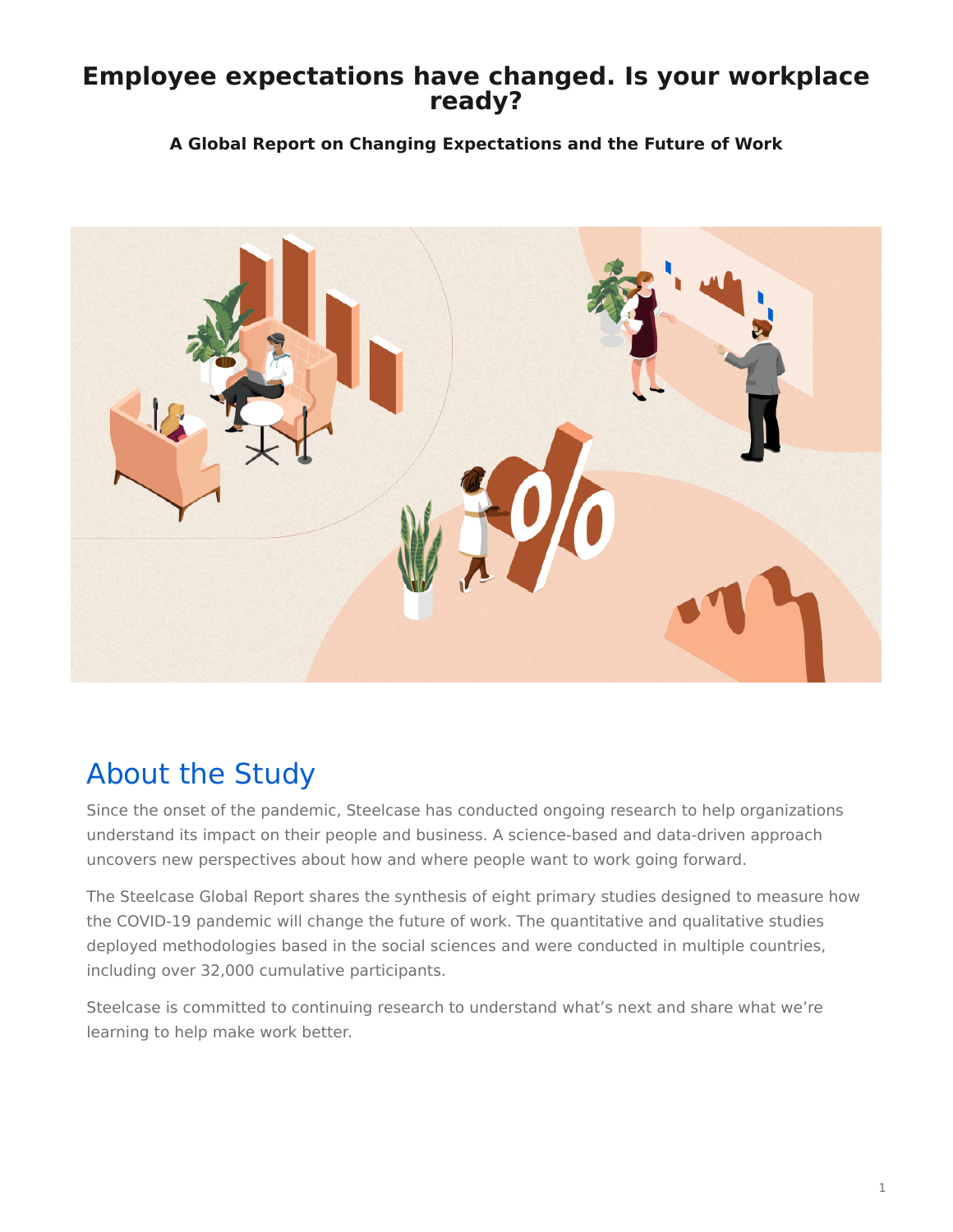## The Key Benefits and Challenges of Working From Home

People's experience working from home is deeply personal and as diverse as individuals themselves. 10 countries report drops in engagement and productivity when people are dissatisfied with their work-from-home experience and have to do it more often.

## A More Flexible Approach to Work

While some headlines suggest the office will go away as people embrace working from home almost exclusively, the research identifies a more nuanced, hybrid future. Most people expect to work in the office most of the time, but they also expect greater flexibility from their organizations going forward.

**How Often People Expect to Work From Home**

## Changing Employee Expectations

After spending months at home during a crisis, workers have never been more in touch with what they want from their work and workplace. They have new and increased expectations of their employers and workplaces.

A synthesis of multiple Steelcase studies identified **five critical employee needs** that will change the overall work experience.

• **Safety** • **Belonging** • **Productivity** • **Comfort** • **Control**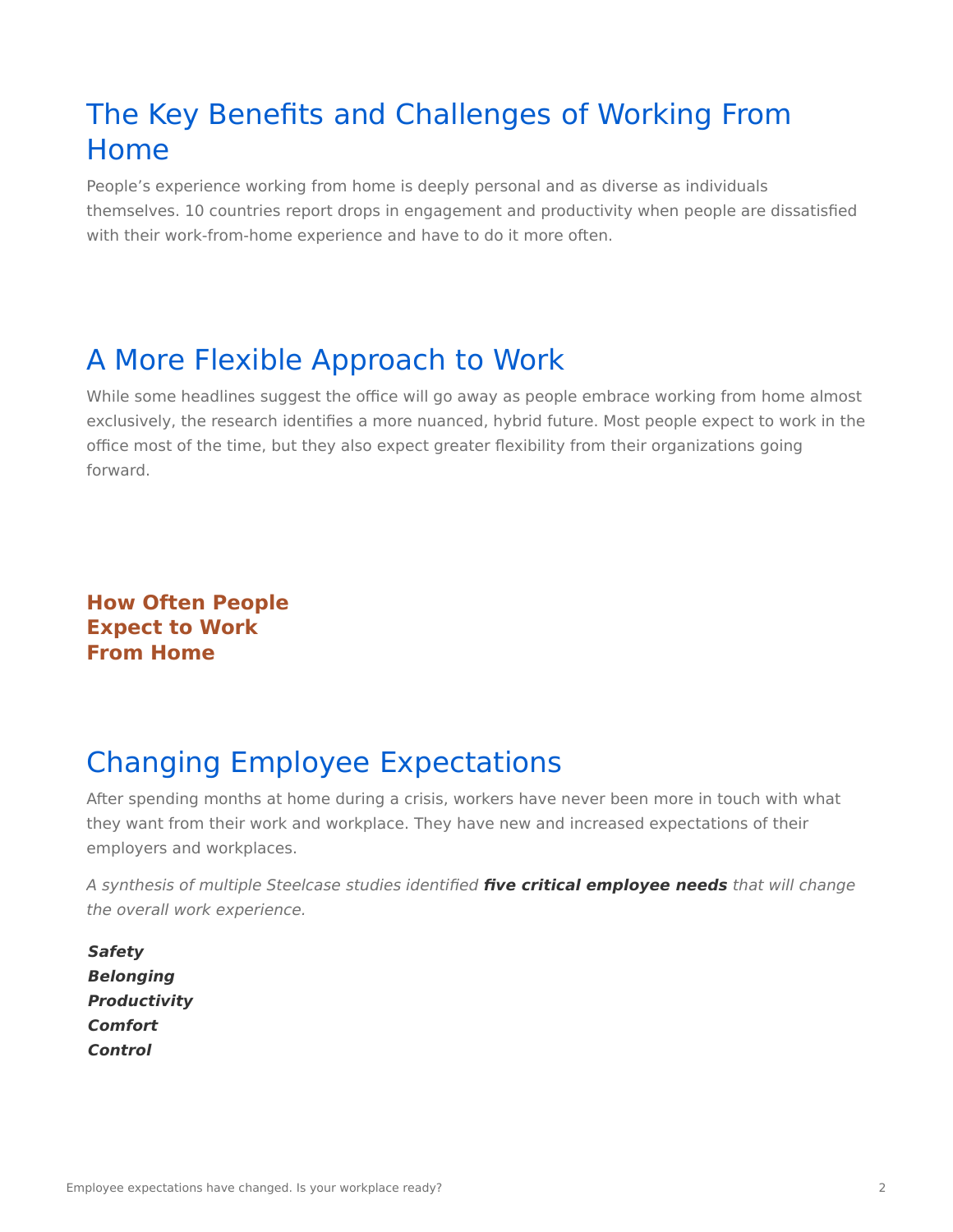### Designing a Better Work Experience

Steelcase research identified four macro shifts leaders will need to embrace to create safe and compelling places where people can be engaged and productive. When we consider what people need, and how the work experience is shifting moving forward — old planning paradigms will need to change.

The pandemic has impacted every aspect of our lives - how we live, learn and how we work. It's time for an experience that's fundamentally better. Better is possible. Let us show you how.

#### **Download the full report**

Learn more about the pandemic's impact and how this will drive change in where and how people work.

### **Employee expectations have changed. Is your workplace ready?**

A vast majority expect a hybrid approach with more flexibility in where and how they will work. It's time to reinvent the workplace.